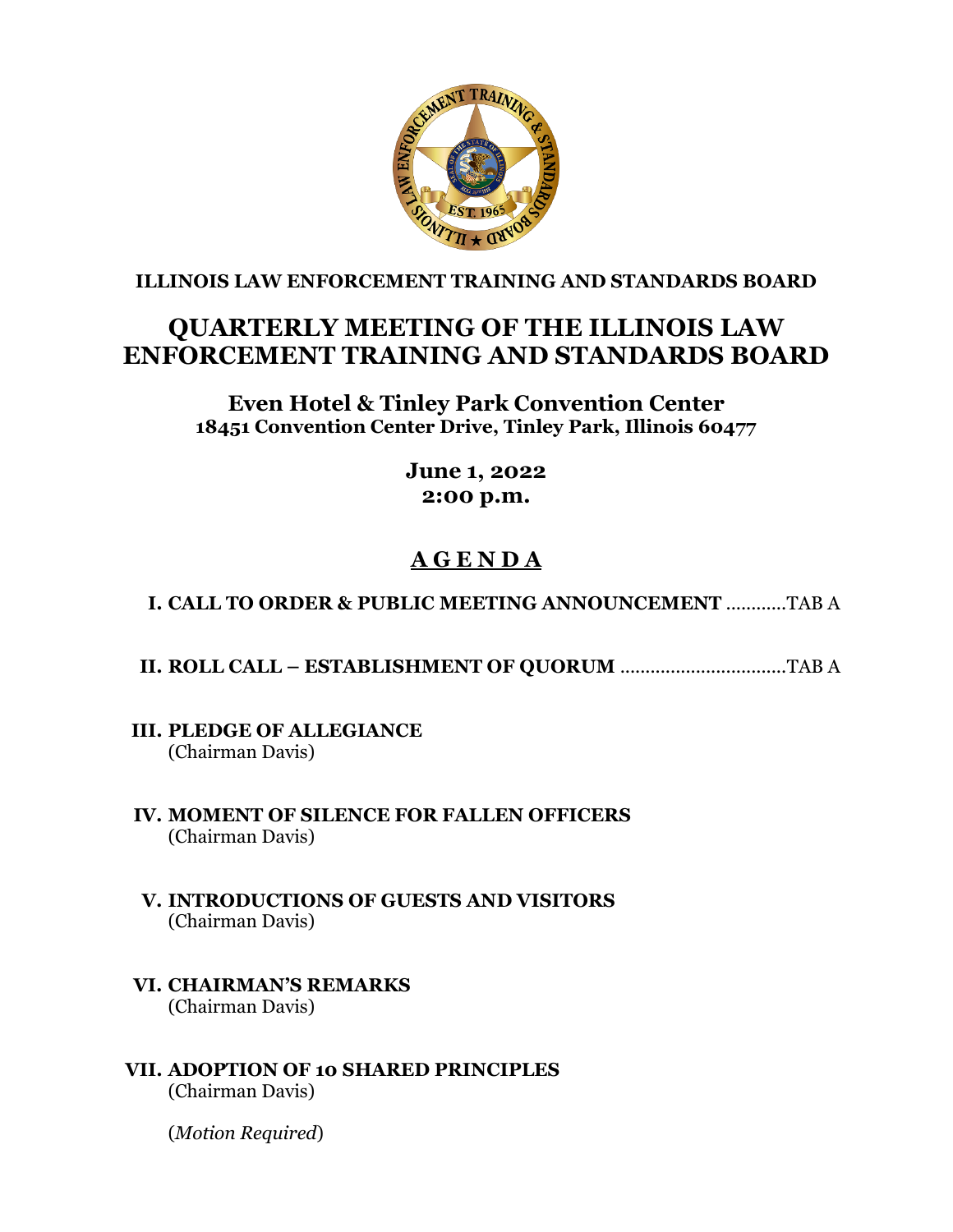## **VIII. APPROVAL OF MINUTES**

(Chairman Davis)

| A. Curriculum and School Standards Advisory Committee Meeting TAB B<br>March 3, 2022 |  |
|--------------------------------------------------------------------------------------|--|
| March 3, 2022                                                                        |  |
| March 3, 2022                                                                        |  |
| (Motion Required)                                                                    |  |
|                                                                                      |  |

## **IX. REPORT OF STANDING AND ADVISORY COMMITTEES**

A. Curriculum and School Standards Advisory Committee ……………………..TAB E (Committee Vice Chair Ghida Neukirch – June 1, 2022)

(*Motion Required*)

B. Special Personnel Committee………………………………………………..Verbal Report (Committee Chair Sean Smoot – May 13, 2022)

(*Motion Required*)

## **X. EXECUTIVE MATTERS**

| .TAB F<br>(Kristina Shelton) |                                                                                                                                                                               |  |
|------------------------------|-------------------------------------------------------------------------------------------------------------------------------------------------------------------------------|--|
|                              | 1. FY22 Expenditures through May 10, 2022                                                                                                                                     |  |
|                              | 2. Cash Flow Analysis for Funds:<br>a. Fund 356: Camera Grant Fund<br>b. Fund 517: Police Training Intern Fund<br>c. Fund 879: Traffic and Criminal Conviction Surcharge Fund |  |
|                              | 3. FY23 Budget: Approval of FY23 Funding<br>(Motion Required)                                                                                                                 |  |
|                              | .TAB G<br>(Ellen Petty)                                                                                                                                                       |  |
|                              | (John Keigher)                                                                                                                                                                |  |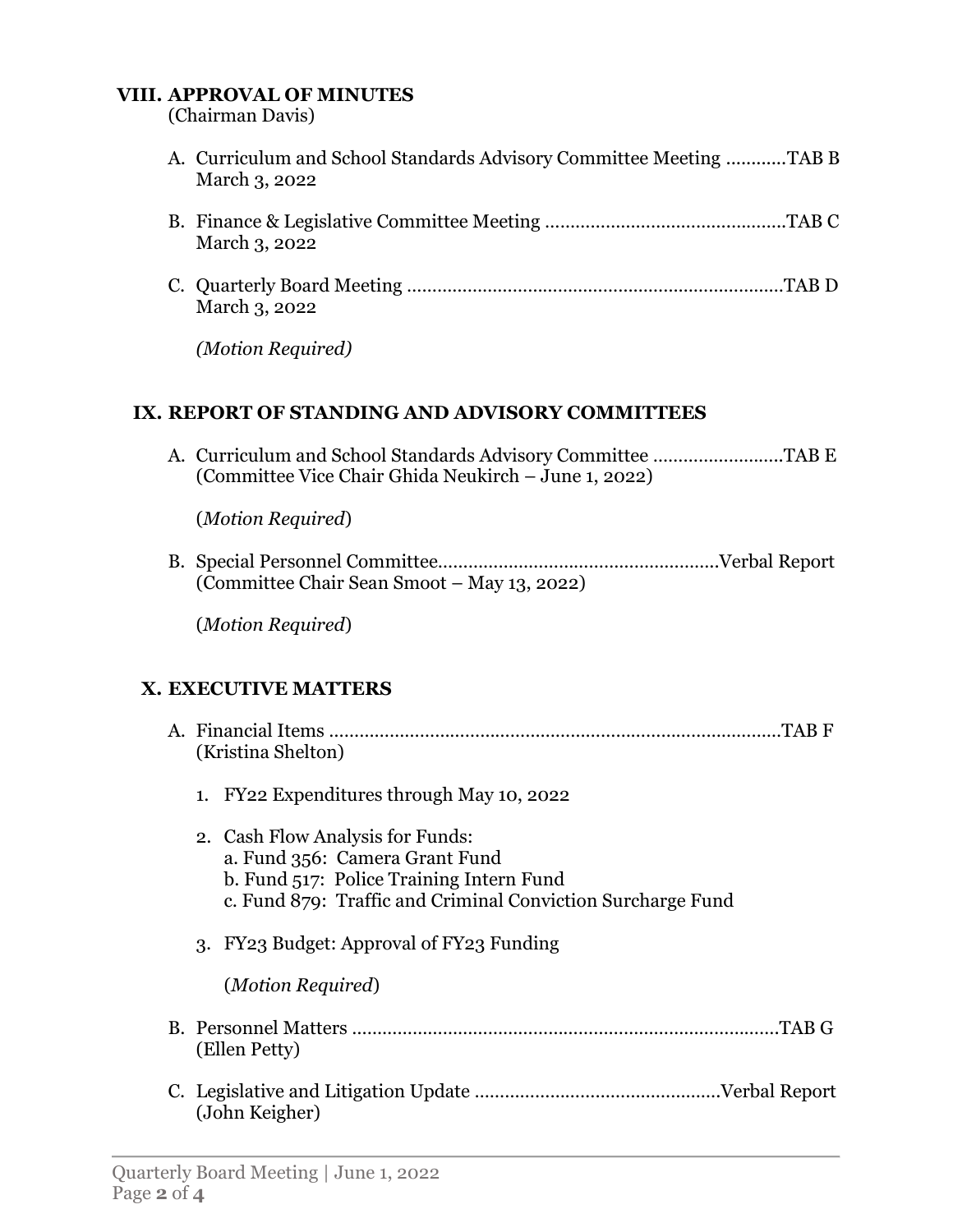|                                           | D. Law Enforcement/Corrections/Court Security<br>(Chairman Davis)                          |  |  |  |
|-------------------------------------------|--------------------------------------------------------------------------------------------|--|--|--|
|                                           | (Motion Required)                                                                          |  |  |  |
| XI. PROGRAM PROGRESS REPORTS AND CONCEPTS |                                                                                            |  |  |  |
|                                           | (Heather Hotz)                                                                             |  |  |  |
|                                           | 1. Executive Institute<br>2. Federal Homeland Security Grant/Illinois Terrorism Task Force |  |  |  |
|                                           | B. A Statewide System of In-Service Training (ASSIST) Program<br>(Paul Petty)              |  |  |  |
|                                           | 1. ASSIST Status Report<br>2. IDOT Grants Update<br>3. Traffic Crash Reconstruction        |  |  |  |
|                                           | (Paul Petty)                                                                               |  |  |  |
|                                           | (Jennifer Wooldridge)                                                                      |  |  |  |
|                                           | (Kelly Ingram)                                                                             |  |  |  |
|                                           | (Motion Required)                                                                          |  |  |  |
| XII. UNFINISHED BUSINESS                  |                                                                                            |  |  |  |
|                                           | (John Keigher)                                                                             |  |  |  |
|                                           | (John Keigher)                                                                             |  |  |  |
|                                           | (Possible Motion Required)                                                                 |  |  |  |

## **XIII. NEW BUSINESS**